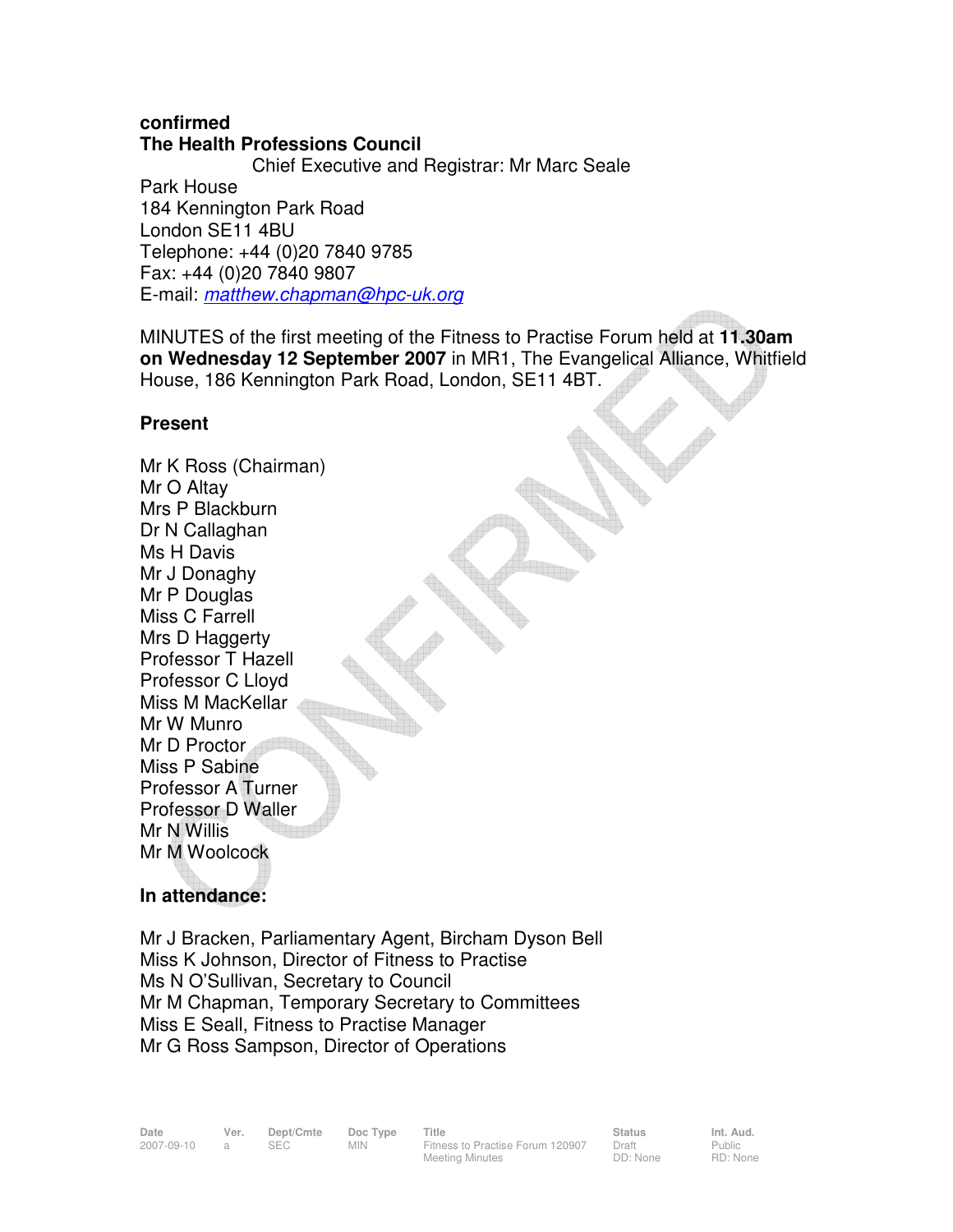## **Item 1.07/01 Apologies for absence**

- 1.1 Apologies were received from Mr R Clegg, Mrs M Clark-Glass, Mrs S Drayton, Mrs H Patey, Mrs Jacki Pearce.
- 1.2 Apologies for absence were also received from Mr M Seale and Dr A van der Gaag.

## **Item 2 .07/02 Approval of agenda**

2.1 The Forum approved the agenda.

## **Item 3.07/03 Chairman's report**

- 3.1 The Chairman welcomed members to the meeting and noted that the purpose of the Forum was to facilitate discussion among members of HPC's statutory Practice Committees on matters which were of common or mutual interest to those committees. The Chairmen of the 3 Fitness to Practise Committees would discuss the practical details of the meeting timetable following the meeting.
- 3.2 The Chairman welcomed Mr Donaghy, who had been elected to the Council in July 2007, to the meeting and also Mr Willis who had been re-elected to the Council in July 2007.

# **Item 4.07/04 Director of Fitness to Practise report**

- 4.1 The Committee received a paper from the Executive.
- 4.2 The Committee noted that Fitness to Practise Case Managers would begin presenting Article 30 cases in November.
- 4.3 The Committee noted that the results of an audit of the Fitness to Practise department by PKF, HPC's internal auditors, would be considered at the September meeting of the Audit Committee.
- 4.4 The Committee noted that a number of HPC panel decisions were being appealed in the High Court. In this situation the registrant could continue to practice while the appeal was ongoing unless an interim order had been made against him.
- 4.5 The Committee noted, for reasons beyond HPC's control, some cases had been in the system for 80 weeks. The Fitness to Practise department carried out regular reviews of these longstanding cases.

| Date       | Ver. | Dept/Cmte | Doc Type | Title                            | <b>Status</b> | Int. Aud. |
|------------|------|-----------|----------|----------------------------------|---------------|-----------|
| 2007-09-10 |      | SEC.      | MIN.     | Fitness to Practise Forum 120907 | Draft         | Public    |
|            |      |           |          | Meeting Minutes                  | DD: None      | RD: None  |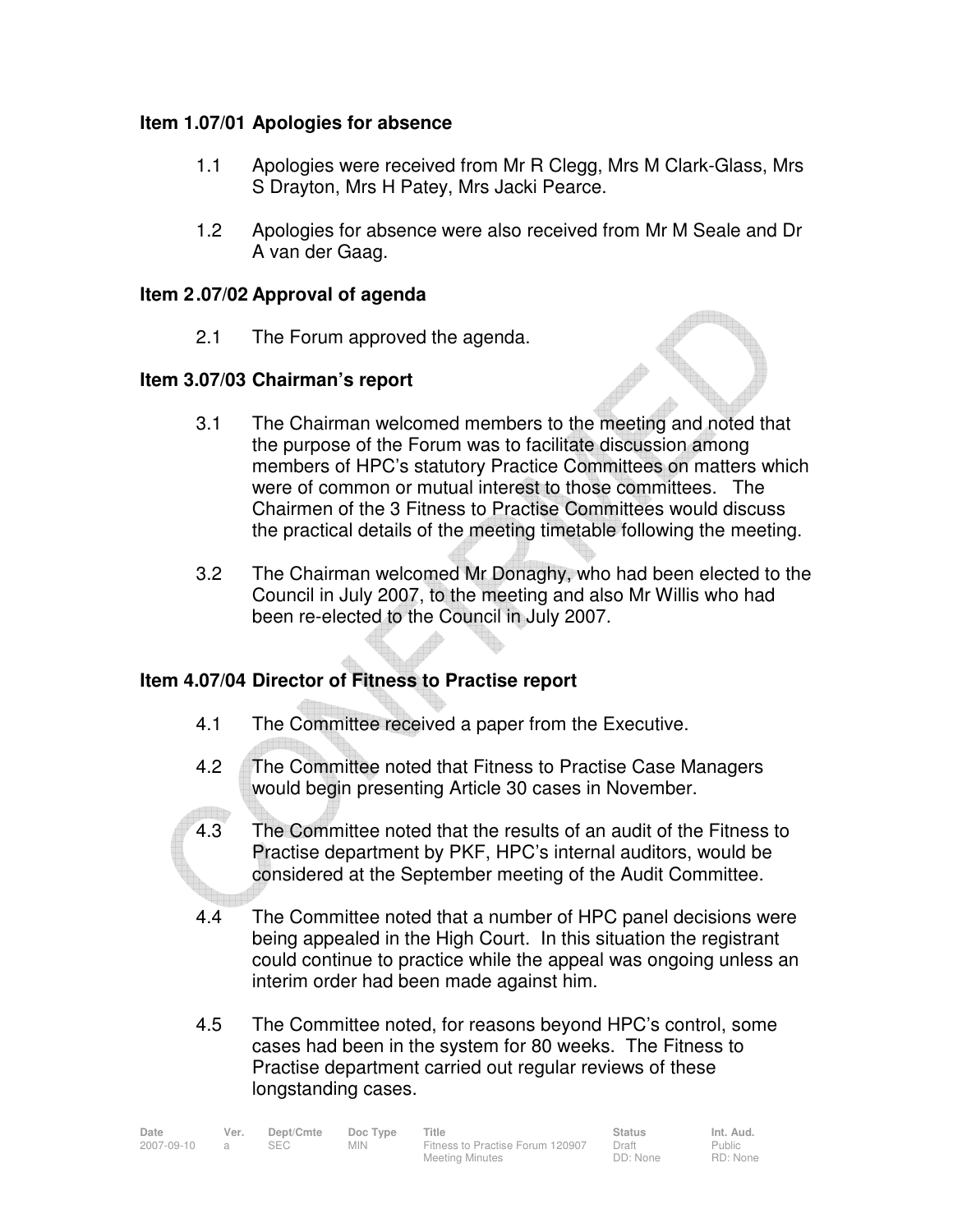4.6 The Forum noted the high number of employer allegations (as outlined on page 8a of enclosure 1) relative to other groups. It was noted that the Fitness to Practise department were working with the Communications Department on initiatives to ensure employers were referring appropriately. The Committee also noted that amendments could be made to the Fitness to Practise database to log information on whether cases referred by employers had been through the employer disciplinary process before being referred.

## **Item 5.07/05 Disposal of cases by consent**

- 5.1 The Forum received a paper from the Executive for discussion.
- 5.2 The Forum noted that at their meetings in April 2007, the Health and Conduct and Competence Committee had agreed in principle to the disposal of cases via consent and that a practice note and procedural forms was to be prepared for consideration by these committees.
- 5.3 The Committee noted that this was an open process for which the consent of three parties; the HPC, the Fitness to Practise Panel and the registrant would be required. As cases being considered under this process would be straightforward and non-controversial it was likely that a panel could consider a few cases in one day.
- 5.4 The Forum noted that if the new process was agreed, a possible 65 cases per year could be dealt with by consent and that this number could increase.
- 5.4 The Forum noted that under no circumstances would the process be used to produce a plea bargain based outcome.
- 5.5 The Fitness to Practice Forum recommended the practice note to the Conduct and Competence and the Health Committee for approval without modification.

#### **Item 6.07/06 Fitness to Practise hearing locations**

- 6.1 The Forum received a paper for discussion from the Executive.
- 6.2 The Forum noted that only a small percentage of cases involved a disagreement about the location of the hearing. The practice note would provide guidance to panel members when this occurred in the future.

| Date       | Ver.           | Dept/Cmte | Doc Type   | Title                            | <b>Status</b> | Int. Aud. |
|------------|----------------|-----------|------------|----------------------------------|---------------|-----------|
| 2007-09-10 | $\overline{a}$ | SEC -     | <b>MIN</b> | Fitness to Practise Forum 120907 | Draft         | Public    |
|            |                |           |            | <b>Meeting Minutes</b>           | DD: None      | RD: None  |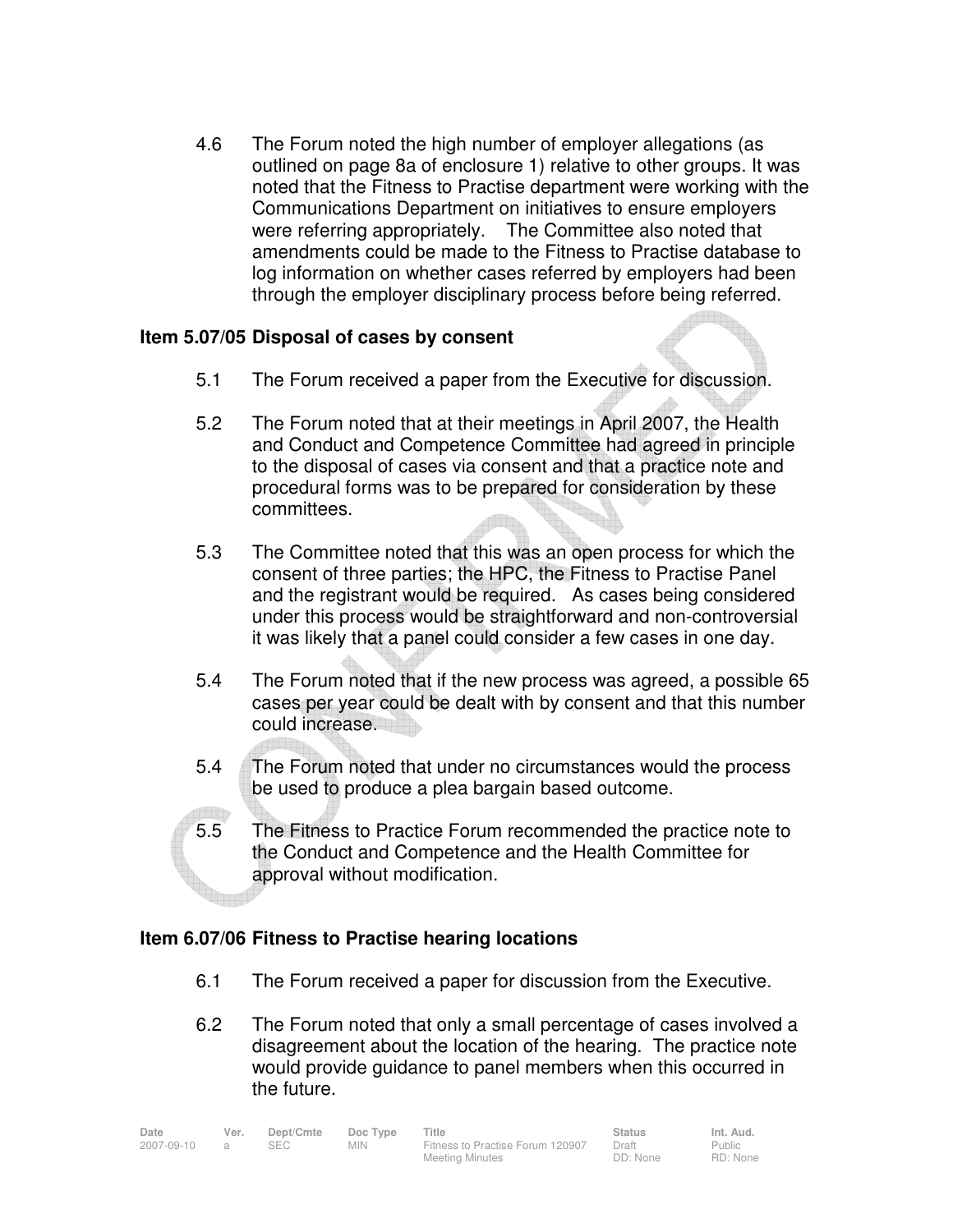6.3 The Forum recommended the practise note to the Conduct and Competence, Investigating and Health Committee for approval without modification.

## **Item 7.07/07 Practice notes**

- 7.1 The Forum received a paper for discussion from the Executive.
- 7.1 The Forum noted that the Executive had recently reviewed and updated the following practice notes previously approved by the Fitness to Practise Committees;
	- (i) Case Management and Directions
	- (ii) Service of Documents
	- (iii) Welsh Language
	- (iv) Adjournments
	- (v) Mediation
	- (vi) Interim Orders
	- (vii) Preliminary Hearings
	- (viii) Disclosure of Witness Orders
- 7.2 The Forum noted that the Welsh Language practice note reflected HPC's support for the principle set out in the Welsh Language Act 1993 that, in the administration of justice in Wales, the English and Welsh languages should be treated on the basis of equality.
- 7.3 The Forum discussed whether a reference to a right of appeal against an interim order should be included in the practice note entitled "Interim Orders".
- 7.4 The Forum recommended the practice notes to the Conduct and Competence, Investigating and Health Committee for approval **TID** subject to the inclusion of a reference to a right of appeal against an interim order in the practice note entitled "Interim Orders".
- 7.5 The Forum noted that the guidance contained in the practice notes was generally used by members of the legal teams involved in the HPC Fitness to Practise processes. Further information would be provided aimed at registrants and members of the public which would be reviewed by the Plain English Society.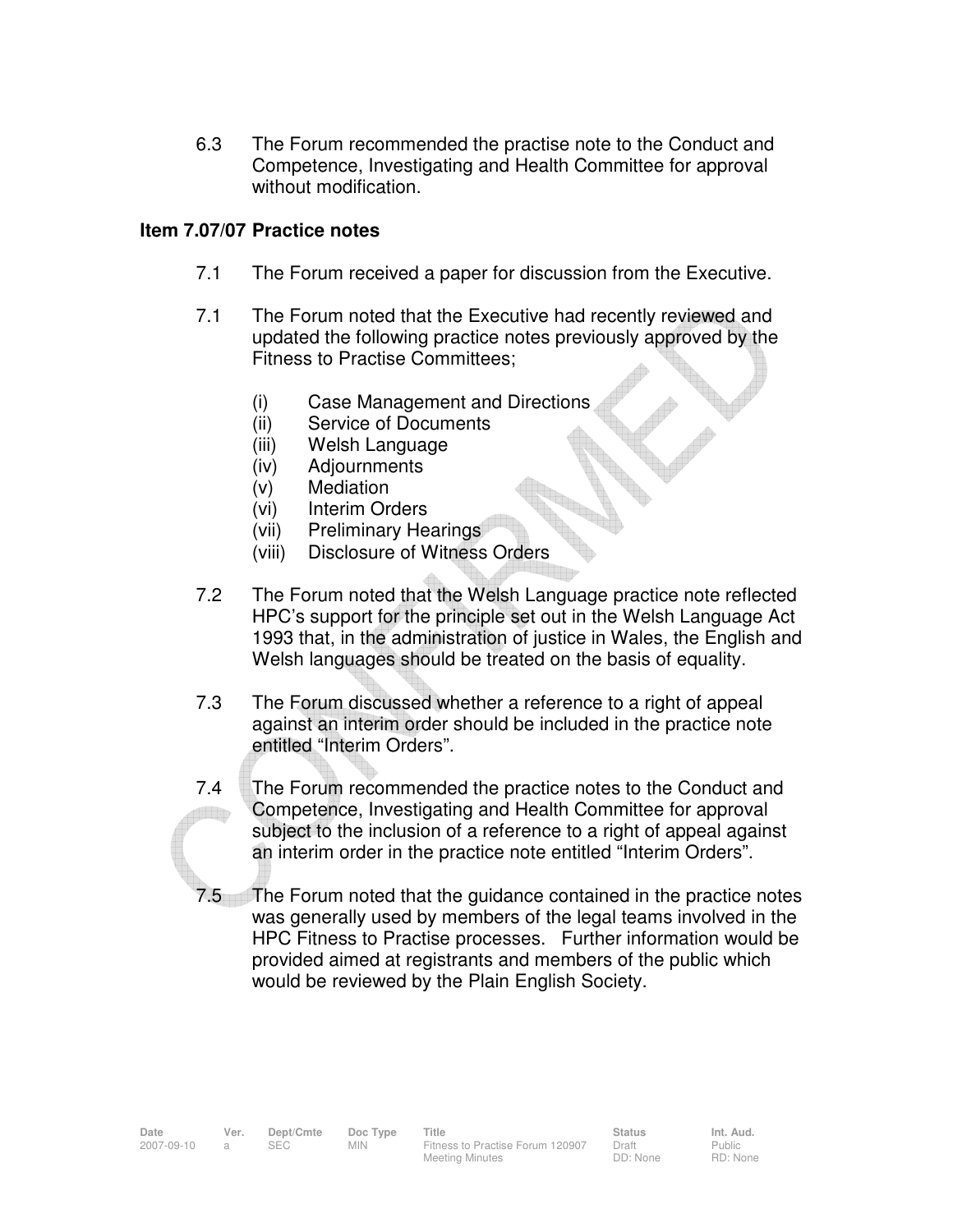## **Item 8.07/08 Review of types of paramedic fitness to practise cases**

- 8.1 The Forum received a paper for discussion from the Executive.
- 8.2 The Forum noted that at its last meeting the Conduct and Competence Committee had requested that a review should be undertaken of paramedic fitness to practise cases which had been considered by panels. As instructed by the Committee the Director of Fitness to Practise had prepared the paper under consideration.
- 8.2 The Forum noted that no conclusions should be drawn from the raw data in the paper. It was also noted that an examination of paramedic fitness to practise cases should be undertaken relative to a review of cases of the other 12 professions.
- 8.3 It was agreed that future analysis should include some form of statistical test of relative comparisons and significant variances from other professional groups. It was noted that the Executive was working with a statistician to analyse the data and that a further paper would be produced when this analysis was undertaken.

**Elle** 

 **Action: KJ- ongoing** 

**The Forum noted the following papers;** 

**Item 9.07/09 Review of not well founded cases** 

- **Item 10.07/10 Health and character declarations**
- **Item 11.07/11 Fitness to Practise brochures update**

**Item 12.07/12 Joint forum constitution** 

**Item 13.07/13 HPC advocates code** 

**Item 14.07/14 Sanctions policy** 

**Item 15.07/15 Case reports** 

#### **Item 16.07/16 Any other business**

16.1 The Forum noted that there would be discussions with the Secretariat regarding the timing of future Forum and committee meetings.

Public RD: None